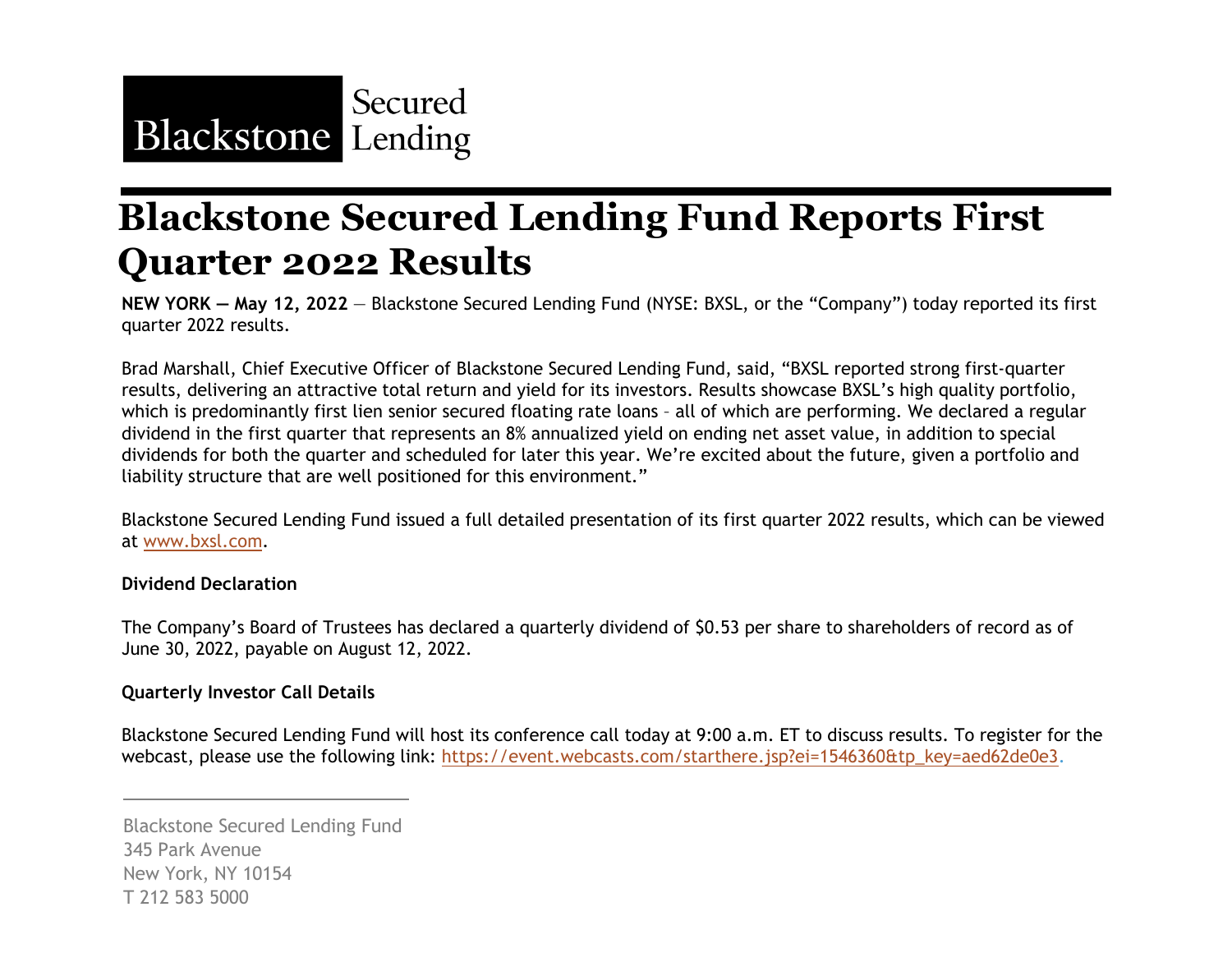For those unable to listen to the live broadcast, there will be a webcast replay on the Shareholders section of BXSL's website at <u>https://ir.bxsl.com</u>.

#### **About Blackstone Secured Lending Fund**

Blackstone Secured Lending Fund (NYSE:BXSL) is a specialty finance company that invests primarily in the debt of private US companies. As of March 31, 2022, BXSL's fair value of investments was \$10.0 billion. BXSL has elected to be regulated as a business development company under the Investment Company Act of 1940, as amended. BXSL is externally managed by Blackstone Credit BDC Advisors LLC, an SEC-registered investment adviser that is an affiliate of Blackstone Inc. Blackstone Inc., together with its subsidiaries, is the world's largest alternative investment firm with \$915 billion of assets under management as of March 31, 2022.

#### **Forward-Looking Statements and Other Matters**

This presentation contains forward-looking statements within the meaning of Section 27A of the Securities Act of 1933, as amended, and Section 21E of the Securities Exchange Act of 1934, as amended. You can identify these forward-looking statements by the use of words such as "outlook," "objective," "indicator," "believes," "expects," "potential," "continues," "may," "will," "should," "seeks," "predicts," "intends," "plans," "estimates," "anticipates" or the negative version of these words or other comparable words. Such forward-looking statements are subject to various risks and uncertainties. Accordingly, there are or will be important factors that could cause actual outcomes or results to differ materially from those indicated in these statements. The Company believes these factors include but are not limited to those described under the section entitled "Risk Factors" in its Annual Report on Form 10-K for the fiscal year ended December 31, 2021, as such factors may be updated from time to time in its periodic filings with the SEC which are accessible on the SEC's website at www.sec.gov. These factors should not be construed as exhaustive and should be read in conjunction with the other cautionary statements that are included in this release and in the filings. The Company assumes no obligation to update or supplement forward-looking statements that become untrue because of subsequent events or circumstances.

#### **Contacts**

#### **Investors**

Michael NeedhamBlackstoneshareholderrelations@blackstone.com +1 888-756-8443

**Media**Mariel Seidman-GatiMariel.seidmangati@blackstone.com +1 917-698-1674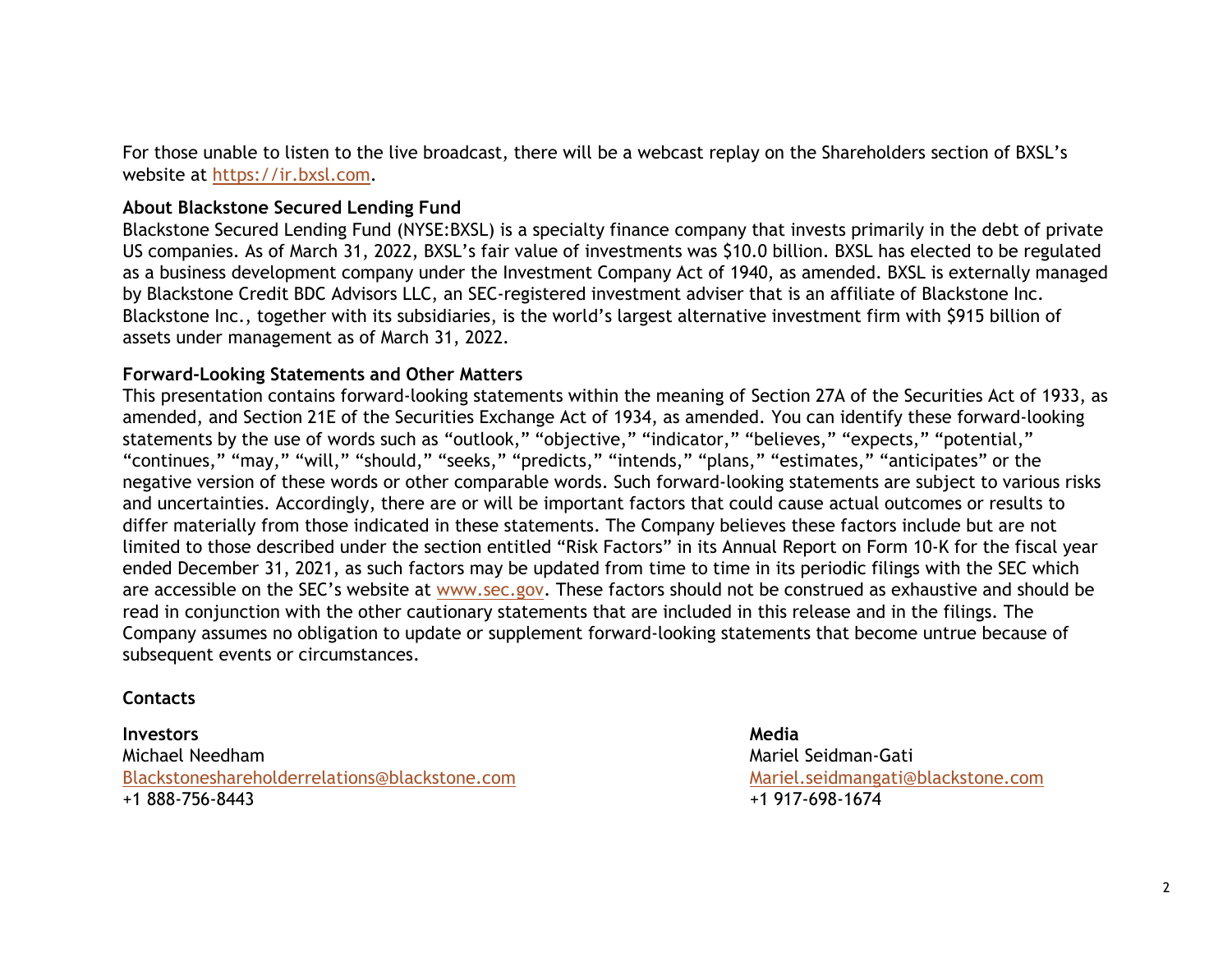

## **Blackstone Secured Lending Fund**  First Quarter 2022 Results

**MAY 12, 2022**

This presentation should be read in conjunction with BXSL's latest quarterly report filed on Form 10-Q for the period ended March 31, 2022. Numbers are approximate and may not add up due to rounding.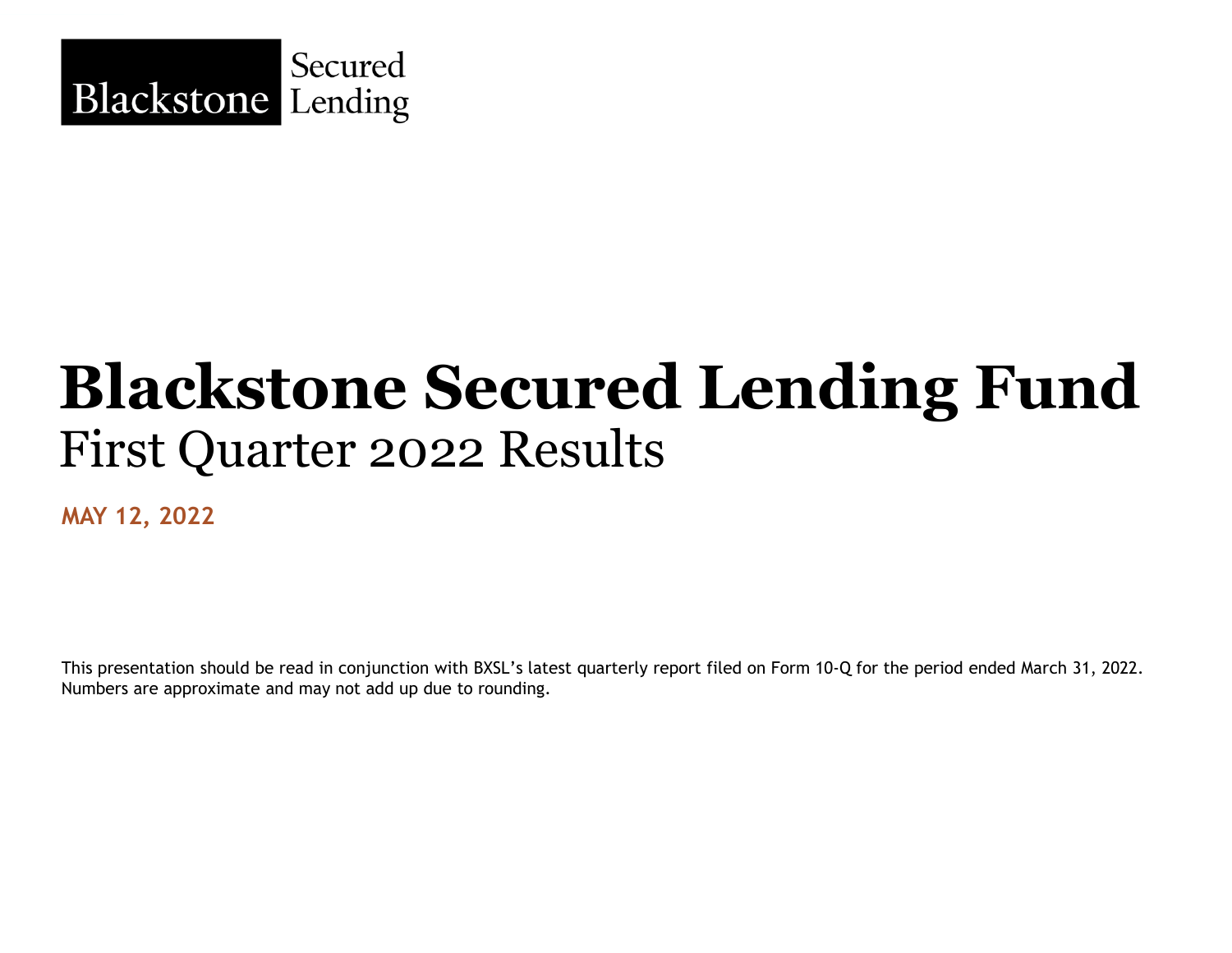## **FIRST QUARTER 2022 HIGHLIGHTS**

|                                             | Net investment income of \$103 million, or \$0.61 per share, in the quarter<br>$\mathcal{L}_{\mathcal{A}}$<br>Net income of \$107 million, or \$0.63 per share, in the quarter<br>m. |  |  |  |  |  |  |  |
|---------------------------------------------|--------------------------------------------------------------------------------------------------------------------------------------------------------------------------------------|--|--|--|--|--|--|--|
| <b>Earning Summary</b>                      | Total dividends of \$0.78 per share <sup>(1)</sup> , resulting in a LTM dividend yield of 8.8% <sup>(2)</sup><br>$\mathcal{L}_{\mathcal{A}}$                                         |  |  |  |  |  |  |  |
|                                             | Net asset value of \$4.4 billion, or \$26.13 per share at quarter-end                                                                                                                |  |  |  |  |  |  |  |
|                                             | NAV per share up \$0.11 or 0.4% during the quarter, prior to \$0.25 special dividends                                                                                                |  |  |  |  |  |  |  |
|                                             | Total return of 10.1% annualized inception to date and 2.4% for the quarter ended<br>March 31, 2022 <sup>(3)</sup>                                                                   |  |  |  |  |  |  |  |
|                                             | Total portfolio fair market value of \$10.0 billion at quarter-end                                                                                                                   |  |  |  |  |  |  |  |
| Portfolio and<br><b>Investment Activity</b> | 98% first lien, 99.9% of debt investments are floating rate, 44% loan-to-value <sup>(4)</sup> and 0% of<br>portfolio on non-accrual                                                  |  |  |  |  |  |  |  |
|                                             | New investment commitments of \$334 million (at par) and new investment fundings of<br>\$278 million in the quarter                                                                  |  |  |  |  |  |  |  |
|                                             | Proceeds from sales and repayments of \$133 million which generated net realized gains<br>of \$5.4 million in the quarter                                                            |  |  |  |  |  |  |  |
|                                             | \$710 million of liquidity in cash and undrawn debt (subject to borrowing base capacity)<br>$\blacksquare$                                                                           |  |  |  |  |  |  |  |
|                                             | Leverage at quarter-end of 1.28x and average leverage of $1.25x^{(5)}$ during the quarter<br>$\mathcal{L}_{\mathcal{A}}$                                                             |  |  |  |  |  |  |  |
| <b>Liquidity Update</b>                     | 56% fixed rate, unsecured debt with a weighted average interest rate of 2.97%<br>m.                                                                                                  |  |  |  |  |  |  |  |
|                                             | No debt maturities until July 2023 with an average maturity of approximately 4 years<br>$\mathcal{L}_{\mathcal{A}}$                                                                  |  |  |  |  |  |  |  |
|                                             | BXSL maintains its investment grade corporate credit ratings: Baa3/Stable from Moody's<br>×.<br>and BBB-/Positive from Fitch                                                         |  |  |  |  |  |  |  |

<sup>(1)</sup> Consists of a \$0.53 regular dividend, \$0.10 special dividend with a record date of January 18, 2022 and a \$0.15 special dividend with a record date of March 16, 2022.

<sup>(2)</sup> BXSL's dividend yield is calculated as LTM dividends (\$2.31) declared per share divided by the ending NAV on March 31, 2022 of \$26.13.

<sup>(3)</sup> Total return is calculated as the change in NAV per share during the period, plus dividends per share (assuming dividends and distributions are reinvested in accordance with the Company's dividend reinvestment plan), divided by the beginning NAV per share.

<sup>4</sup>(4) Average loan-to-value represents the net ratio of loan-to-value for each portfolio company, weighted based on the fair value of total applicable private debt investments. Loan-to-value is calculated as the current total net debt through each respective loan tranche divided by the estimated enterprise value of the portfolio company as of the most recent available information.

<sup>(5)</sup> Average debt to equity leverage ratio has been calculated using the average daily borrowings during the quarter divided by average net assets.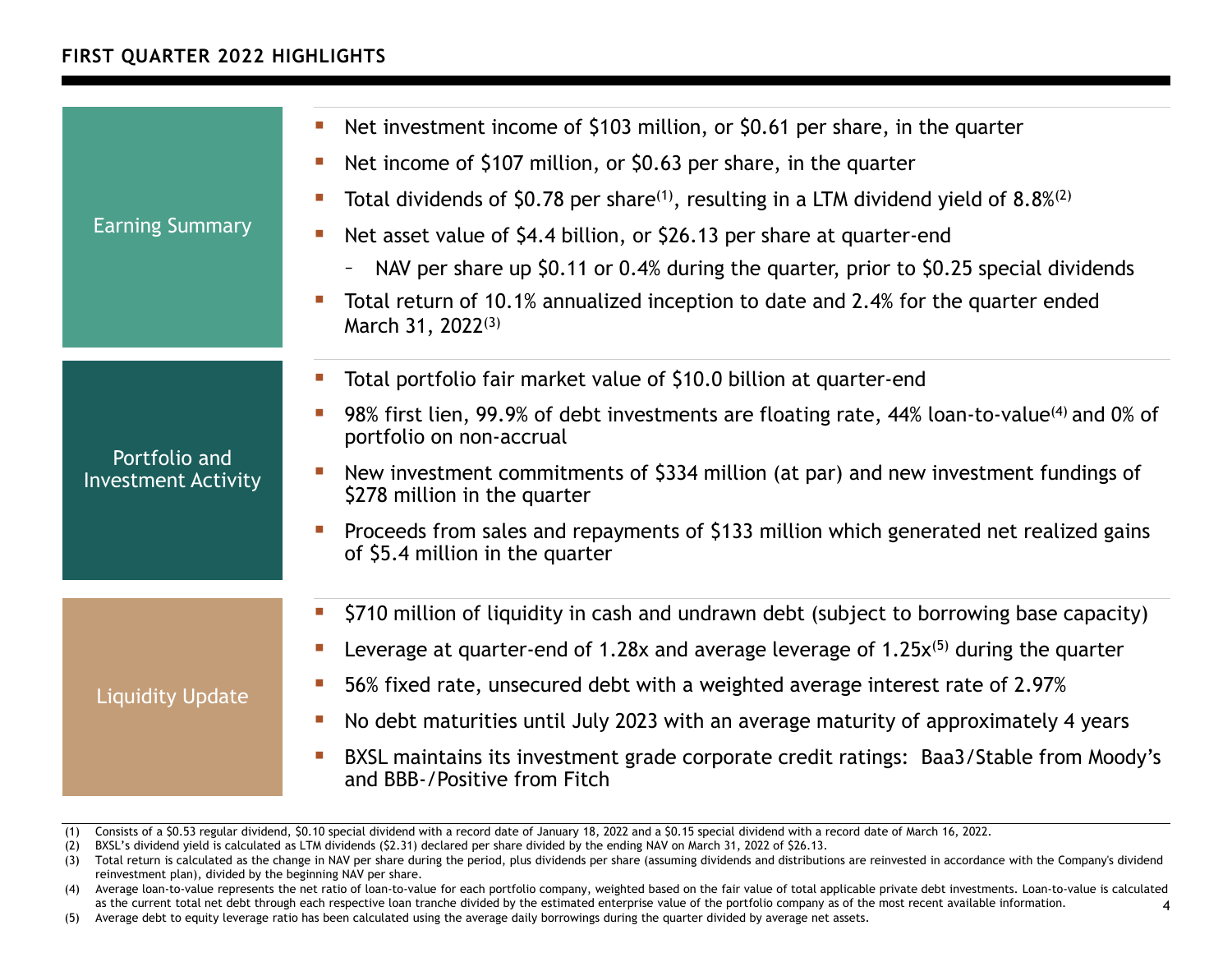## **FIRST QUARTER 2022 SELECTED FINANCIAL HIGHLIGHTS**

#### (\$ in millions, unless otherwise noted)

|                                                                                               | 1Q'21             |    | $1Q'22$ | <b>1Q'21 LTM</b> |         | <b>1Q'22 LTM</b> |
|-----------------------------------------------------------------------------------------------|-------------------|----|---------|------------------|---------|------------------|
| <b>Operating Results</b>                                                                      |                   |    |         |                  |         |                  |
| Net investment income                                                                         | \$<br>76          | \$ | 103     | \$<br>265        | $\zeta$ | 379              |
| Net income                                                                                    | 112               |    | 107     | 638              |         | 456              |
| Net investment income per share                                                               | \$<br>0.58        | \$ | 0.61    | \$<br>2.44       | \$      | 2.45             |
| Net income per share                                                                          | 0.86              |    | 0.63    | 5.87             |         | 2.96             |
| Regular dividends per share                                                                   | 0.50              |    | 0.53    | 2.00             |         | 2.06             |
| Special dividends per share                                                                   | $\qquad \qquad -$ |    | 0.25    | 0.30             |         | 0.25             |
| Annualized net investment income return <sup>(1)</sup>                                        | 9.2%              |    | 9.3%    | 11.2%            |         | 9.6%             |
| Total return based on NAV <sup>(2)</sup>                                                      | 3.4%              |    | 2.4%    | 28.5%            |         | 11.6%            |
| <b>Portfolio Activity</b>                                                                     |                   |    |         |                  |         |                  |
| New investment commitments, at par                                                            | \$<br>1,220       | \$ | 334     | \$<br>5,063      | \$      | 7,493            |
| New investment fundings                                                                       | 1,099             |    | 278     | 4,610            |         | 6,013            |
| Investments sold and repaid                                                                   | (637)             |    | (133)   | (2, 582)         |         | (2, 231)         |
|                                                                                               |                   |    |         | 3/31/2021        |         | 3/31/2022        |
| <b>Balance Sheet</b>                                                                          |                   |    |         |                  |         |                  |
| Investments at fair value                                                                     |                   |    |         | \$<br>6,105      | \$      | 10,024           |
| Total debt outstanding (3)                                                                    |                   |    |         | 2,946            |         | 5,637            |
| Net asset value                                                                               |                   |    |         | 3,326            |         | 4,434            |
| Net asset value per share                                                                     |                   |    |         | 25.56            |         | 26.13            |
| Ending debt-to-equity <sup>(3)</sup>                                                          |                   |    |         | 0.89x            |         | 1.28x            |
| Average debt-to-equity <sup>(3)</sup>                                                         |                   |    |         | 0.80x            |         | 1.25x            |
| % First lien                                                                                  |                   |    |         | 98.2%            |         | 97.6%            |
| Weighted average yield on debt and income producing investments, at fair value <sup>(4)</sup> |                   |    |         | 7.6%             |         | 7.2%             |
| Number of portfolio companies                                                                 |                   |    |         | 89               |         | 152              |

(1) Annualized net investment income return is calculated as the net investment income per share divided by NAV per share at the beginning of the period.

(2) Total return is calculated as the change in NAV per share during the period, plus dividends per share (assuming dividends and distributions are reinvested in accordance with the Company's dividend reinvestment plan), divided by the beginning NAV per share.

(3) Total debt outstanding is shown net of unamortized debt issuance costs. Average and ending leverage is calculated using principal amounts outstanding.

(4) Computed as (a) the annual stated interest rate or yield plus the annual accretion of discounts or less the annual amortization of premiums, as applicable, on accruing debt included in such securities, divided by (b) total debt investments (at fair value) included in such securities. Actual yields earned over the life of each investment could differ materially from the yields presented.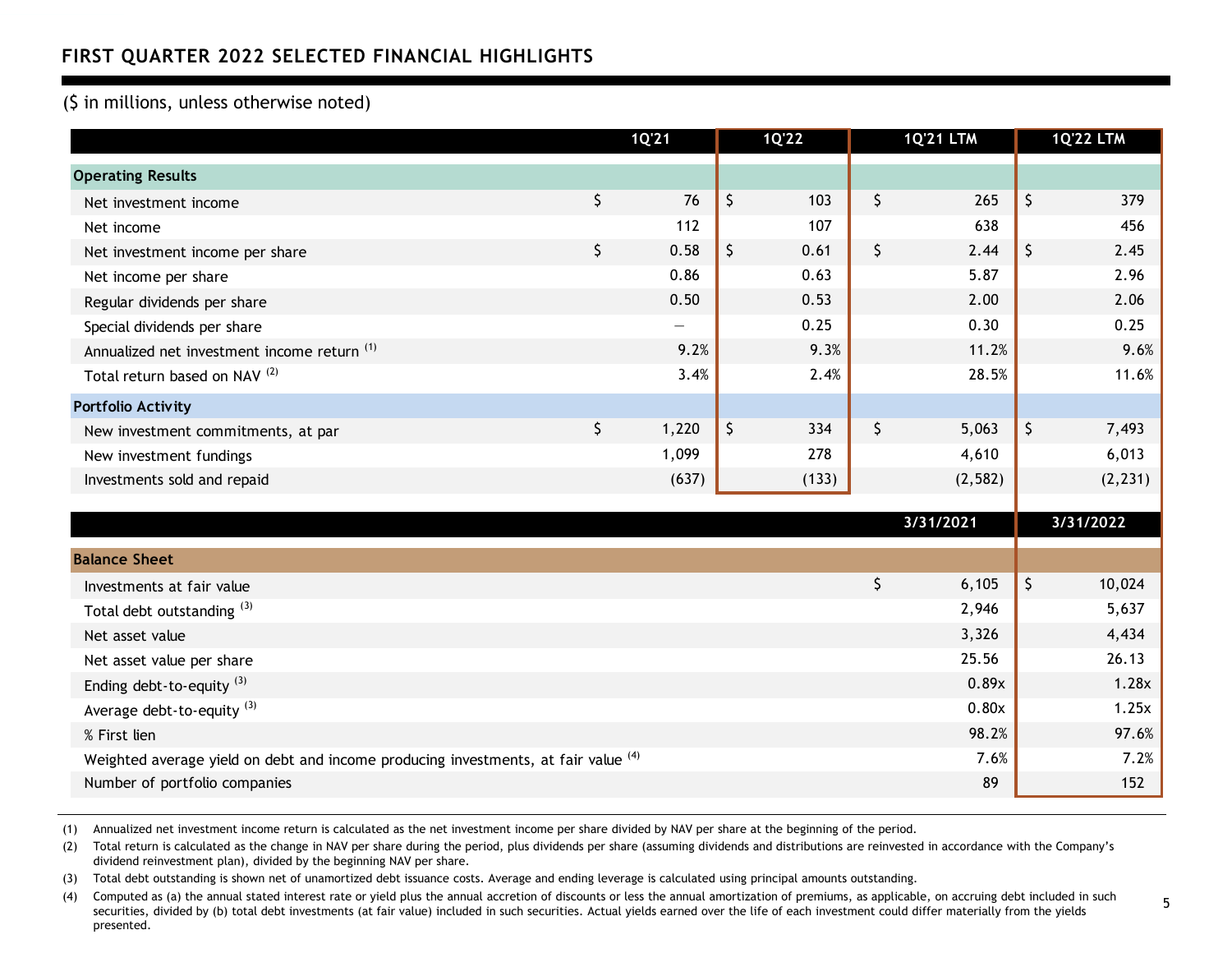## **First Quarter 2022 Net Asset Value Bridge**

(\$ per share)



(1) The per share data was derived by using the weighted average shares outstanding during the period.

(2) The per share data for dividends was derived by using the actual shares outstanding as of each respective record date.

(3) The amount shown may not correspond with the aggregate amount for the period as it includes the effect of the timing of capital transactions.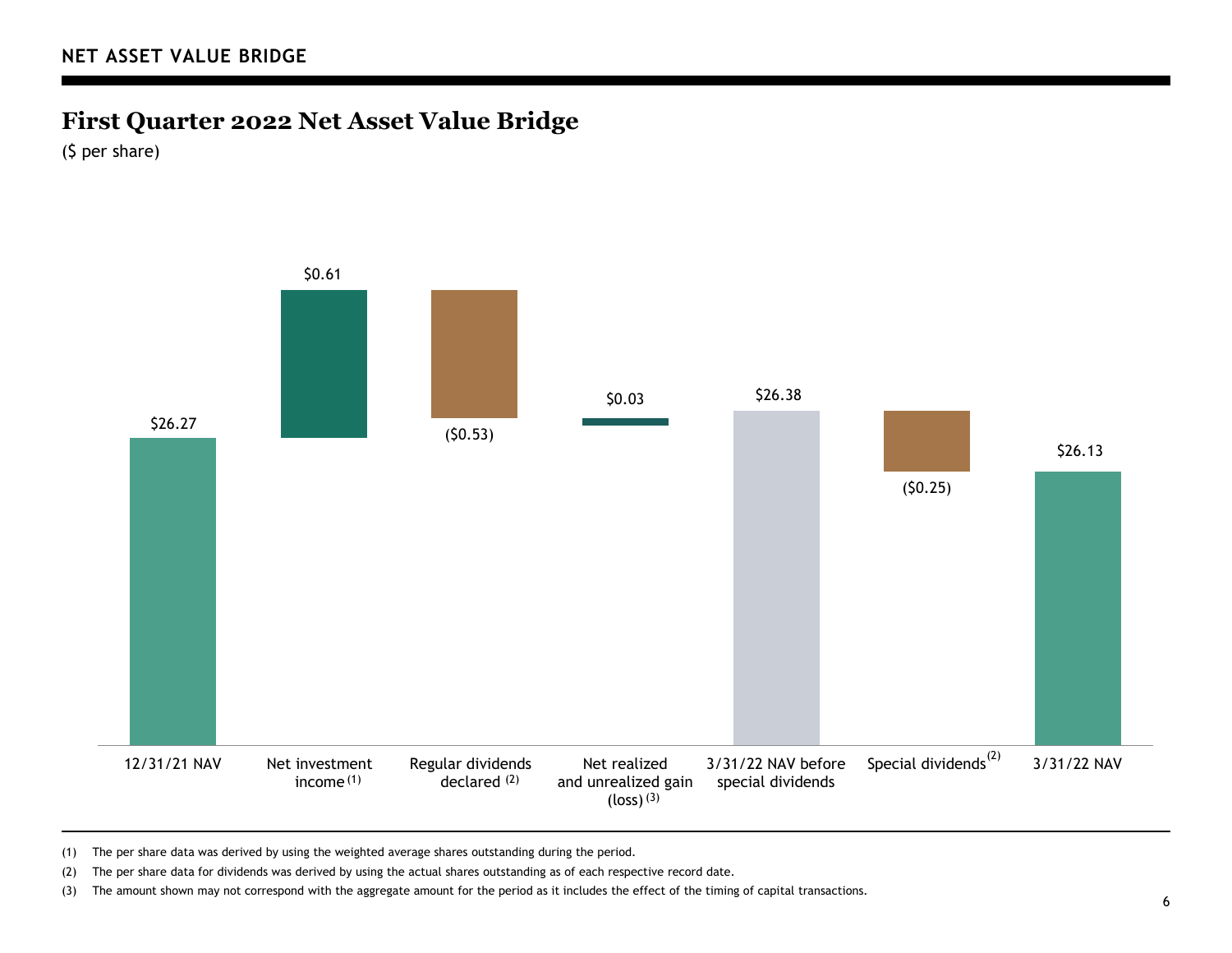## **DIVIDEND COVERAGE HISTORY**

- ▉ 1Q'22 regular dividend of \$0.53 per share and special dividends of \$0.25 per share with an additional \$0.40 per share of special dividends to be paid in subsequent quarters in 2022<sup>(1)</sup>.
- П 1Q'22 LTM dividend yield of 8.8%(2)
- L. Regular dividend exceeded by net investment income, with a dividend coverage ratio of 115%<sup>(3)</sup>

## **Quarterly dividends per share**



(1) Special dividends of \$0.10, \$0.15, \$0.20 and \$0.20 to be paid on May 13, 2022, May 13, 2022, August 12, 2022 and November 14, 2022, respectively.

(2) BXSL's dividend yield is calculated as LTM dividends (\$2.31) declared per share divided by the ending NAV on March 31, 2022 of \$26.13.

(3) Dividend coverage is calculated as net investment income (\$0.61) per share divided by regular dividends (\$0.53) declared per share.

(4) Quarterly dividend yield is calculated as regular quarterly dividends (annualized) per share divided by the ending NAV per share. 7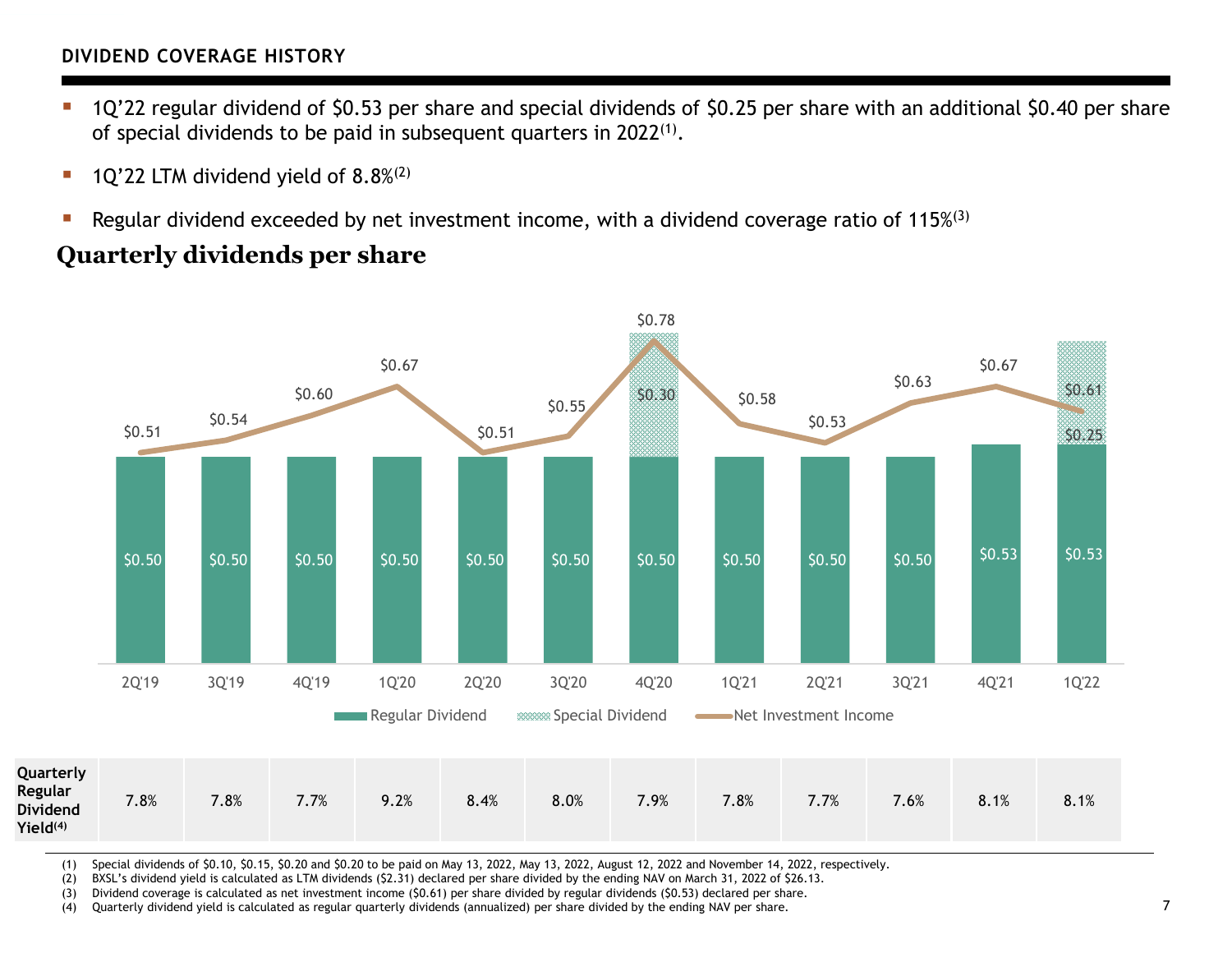## **INVESTMENT ACTIVITY**

- T. Portfolio fair market value increased to \$10.0 billion from \$9.9 billion as of December 31, 2021
- П Net portfolio activity of \$145 million in the quarter:
	- –New investment commitments of \$334 million (at par); New investment fundings of \$278 million
	- –Proceeds from sales and repayments of \$133 million

## **Originations and Fundings**

(\$ in millions)



## **Investment Activity Summary**

(\$ in millions, unless otherwise noted)

|                                                                                 | 1Q '22    |
|---------------------------------------------------------------------------------|-----------|
| Investment commitments, at par                                                  | \$<br>334 |
| Investment fundings                                                             | 278       |
| Investments sold                                                                | (33)      |
| Investments repaid                                                              | (100)     |
| Net funded investment activity                                                  | \$<br>145 |
|                                                                                 |           |
| Average new investment commitment                                               | \$<br>42  |
| Number of new portfolio companies                                               | 8         |
| Weighted average yield of new investment                                        | 7.0%      |
| commitments <sup>(1)</sup>                                                      |           |
| Weighted average yield on investments fully sold or<br>paid down <sup>(1)</sup> | 6.8%      |

(1) Computed as (a) the annual stated interest rate or yield plus the annual accretion of discounts or less the annual amortization of premiums, as applicable, on accruing debt included in such securities, divided by (b) total debt investments (at fair value) included in such securities. Actual yields earned over the life of each investment could differ materially from the yields presented.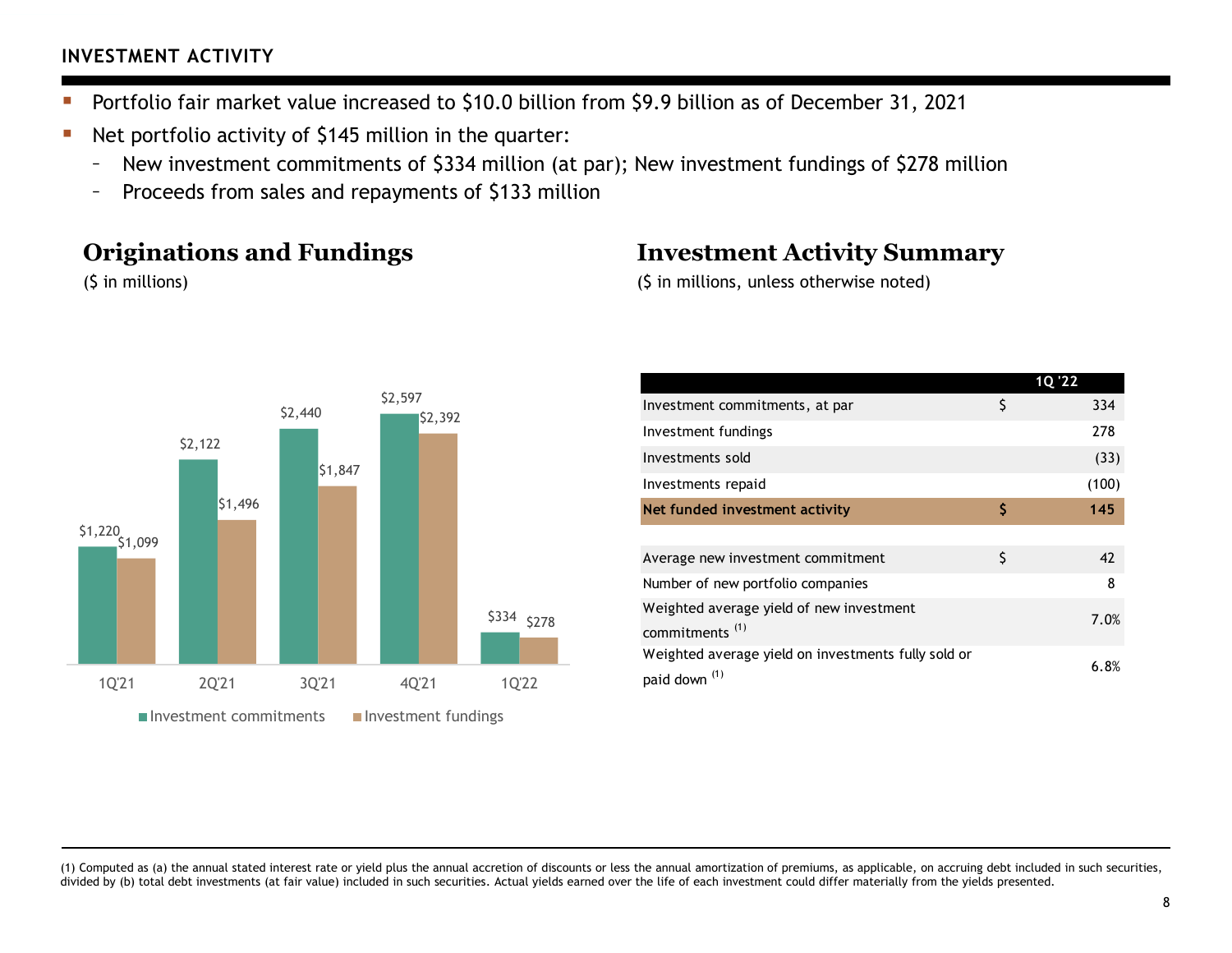## **PORTFOLIO CHARACTERISTICS**

**97.6%**

of investments in first lien, senior secured debt (1)

**44.3%**Average loan to value  $(LTV)$   $(2)(3)$ 

## **Portfolio predominantly first lien debt(1)**

**99.9%**of debt investments are floating rate (1)

**152**portfolio companies

## **\$10.0B** investments at fair value

**0%**

non-accrual debt investments (1)

## **Portfolio company weighted average revenue, EBITDA and LTV(%)(3)**

(\$ in millions, unless otherwise noted)



(1) Based on the fair market value of the portfolio.

(2) Average loan-to-value represents the net ratio of loan-to-value for each portfolio company, weighted based on the fair value of total applicable private debt investments. Loan-to-value is calculated as the current total net debt through each respective loan tranche divided by the estimated enterprise value of the portfolio company as of the most recently available information.

(3) Includes all private debt investments for which fair value is determined by the Board of Trustees in conjunction with a third-party valuation firm and excludes quoted assets. Amounts are weighted on fair market value of each respective investment. Amounts were derived from the most recently available portfolio company financial statements, have not been independently verified by BXSL, and may reflect a normalized or adjusted amount. Accordingly, BXSL makes no representation or warranty in respect of this information. This represents approximately 94% of the total debt portfolio based on fair value.

(4) EBITDA is a non-GAAP financial measure. For a particular portfolio company, EBITDA is generally defined as net income before net interest expense, income tax expense, depreciation and amortization.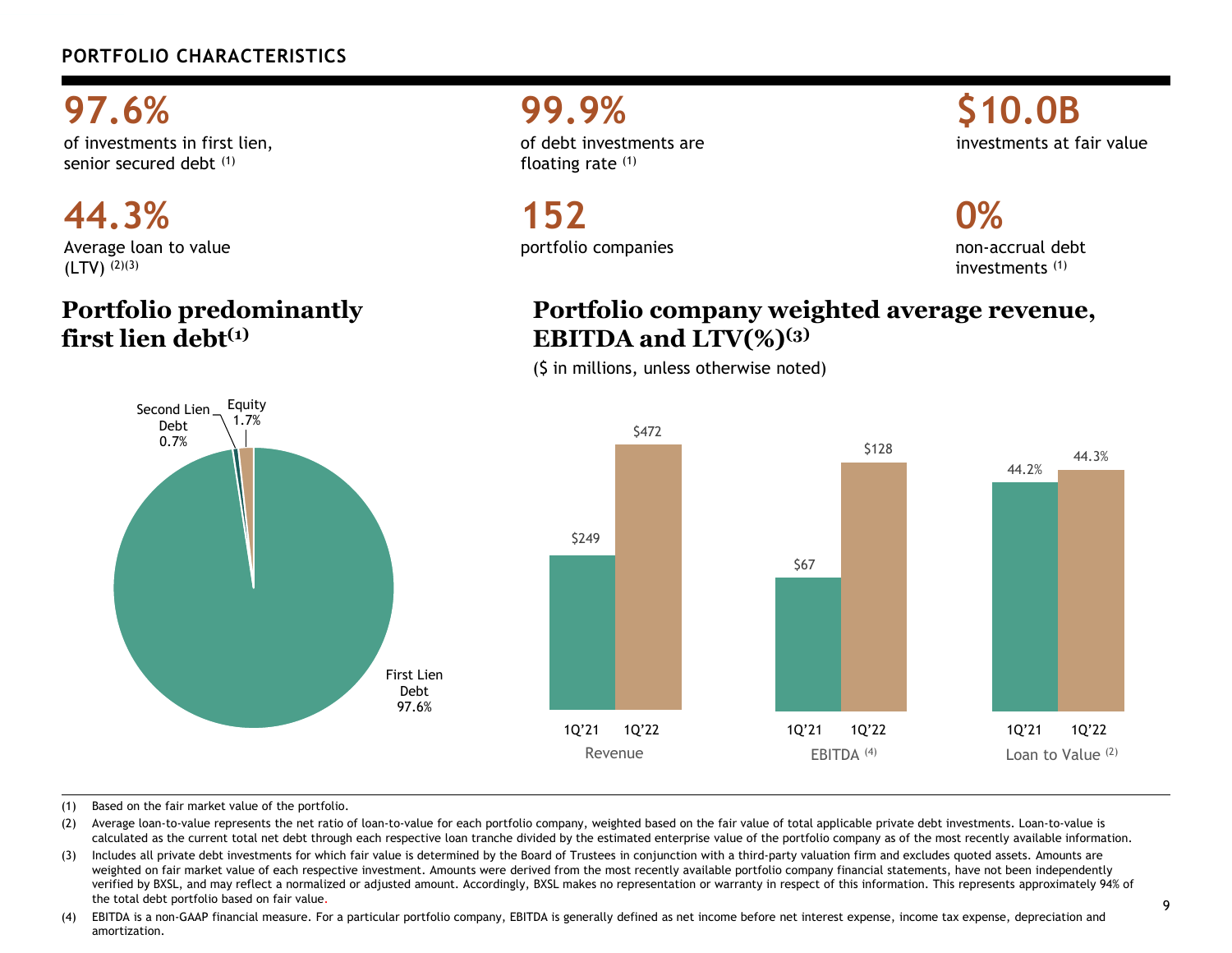## **PORTFOLIO CONSTRUCTION**

- $\mathbb{R}^n$ Portfolio well-diversified across industries with no issuer accounting for more than 5% of the portfolio
- $\mathcal{L}_{\mathcal{A}}$  Broad industry representation with largest exposures in health care providers & services, software, and professional services

## **Top Ten Portfolio Companies(1)**

(as of March 31, 2022)

## **Top Ten Industries(1)**

(as of March 31, 2022)



(142 portfolio companies)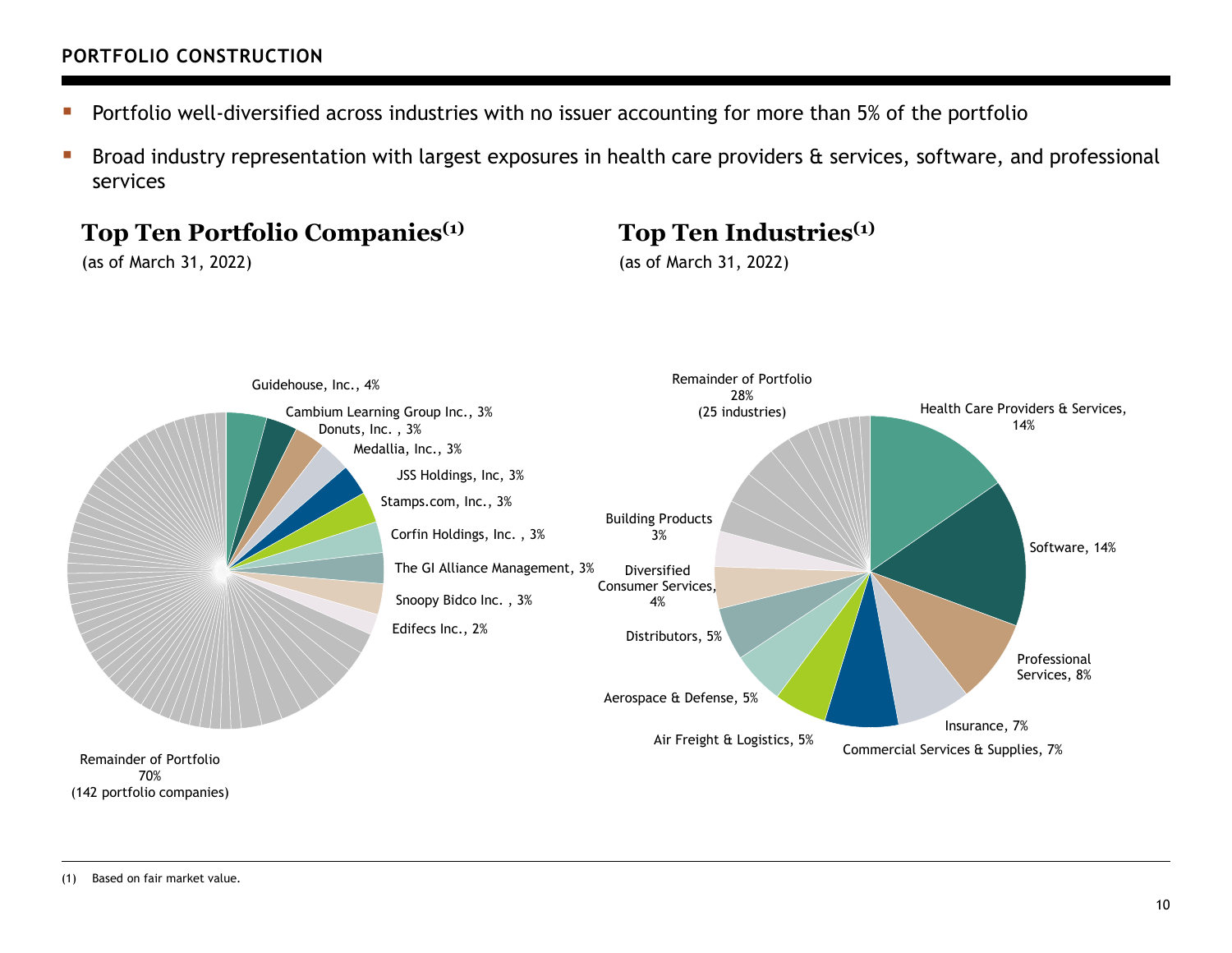## **FUNDING PROFILE**

- Т. Flexible and efficient liability management, utilizing diversified financing sources with significant available liquidity
- T. Well positioned for higher interest rates, given predominantly floating rate portfolio and 56% of liabilities fixed rate, based on drawn amounts

## **Funding Profile**

(\$ in millions)



(1) Cost of Debt represents amounts for 1Q'22 annualized. Includes unused fees, deferred financing costs and the accretion of original issue discount.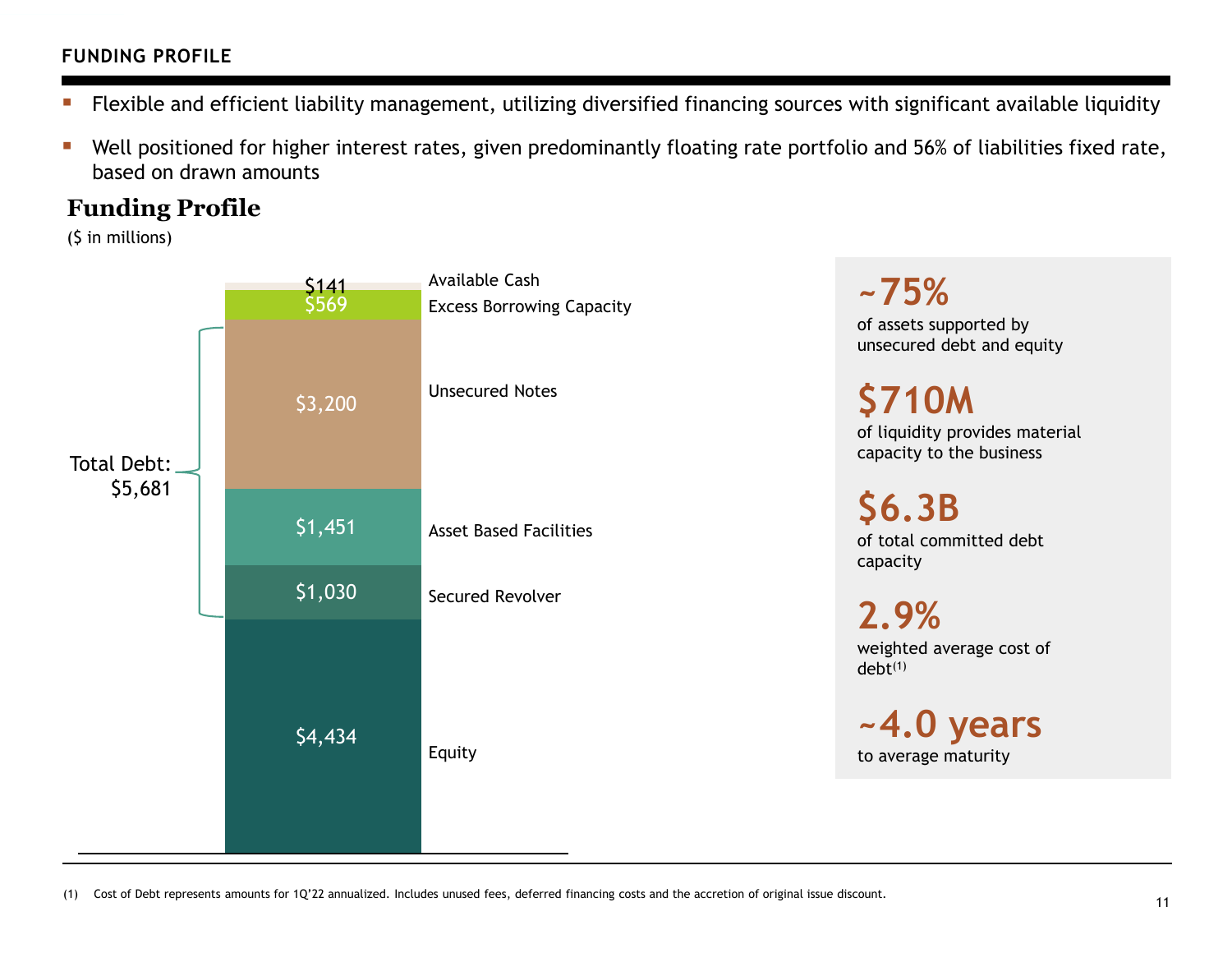## **STATEMENTS OF FINANCIAL CONDITION**

#### (\$ in millions, except per share data)

|                                               | 3/31/21        |         | 12/31/21     | 3/31/22        |
|-----------------------------------------------|----------------|---------|--------------|----------------|
| <b>Assets</b>                                 |                |         |              |                |
| Investments at fair value                     | \$<br>6,105    | $\zeta$ | 9,855        | \$<br>10,024   |
| Cash and cash equivalents                     | 292            |         | 103          | 141            |
| Interest receivable                           | 24             |         | 63           | 77             |
| Deferred financing costs                      | $\overline{7}$ |         | 14           | 13             |
| Receivable for investments                    | 76             |         | 143          | 75             |
| Other assets                                  | $\pmb{0}$      |         | $\pmb{0}$    | $\mathbf 0$    |
| <b>Total Assets</b>                           | \$<br>6,504    | \$      | 10,178       | \$<br>10,331   |
| <b>Liabilities &amp; Net Assets</b>           |                |         |              |                |
| Debt (net of unamortized debt issuance costs) | \$<br>2,946    | \$      | 5,499        | \$<br>5,637    |
| Payable for investments purchased             | 112            |         | 36           | 50             |
| Due to affiliates                             | $\overline{4}$ |         | 8            | $\overline{7}$ |
| Management fees payable                       | 12             |         | 18           | 19             |
| Income based incentive fee payable            | 14             |         | 20           | 18             |
| Capital gains incentive fee payable           | 6              |         | 17           | 18             |
| Interest payable                              | 19             |         | 39           | 14             |
| Distribution payable                          | 65             |         | 90           | 132            |
| Accrued expenses and other liabilities        | $\pmb{0}$      |         | $\mathbf{3}$ | $\pmb{0}$      |
| <b>Total Liabilities</b>                      | \$<br>3,179    | \$      | 5,730        | \$<br>5,897    |
| <b>Total Net Assets</b>                       | \$<br>3,326    | \$      | 4,447        | \$<br>4,434    |
| <b>Total Liabilities and Net Assets</b>       | \$<br>6,504    | \$      | 10,178       | \$<br>10,331   |
| Net Asset Value per share                     | \$<br>25.56    | \$      | 26.27        | \$<br>26.13    |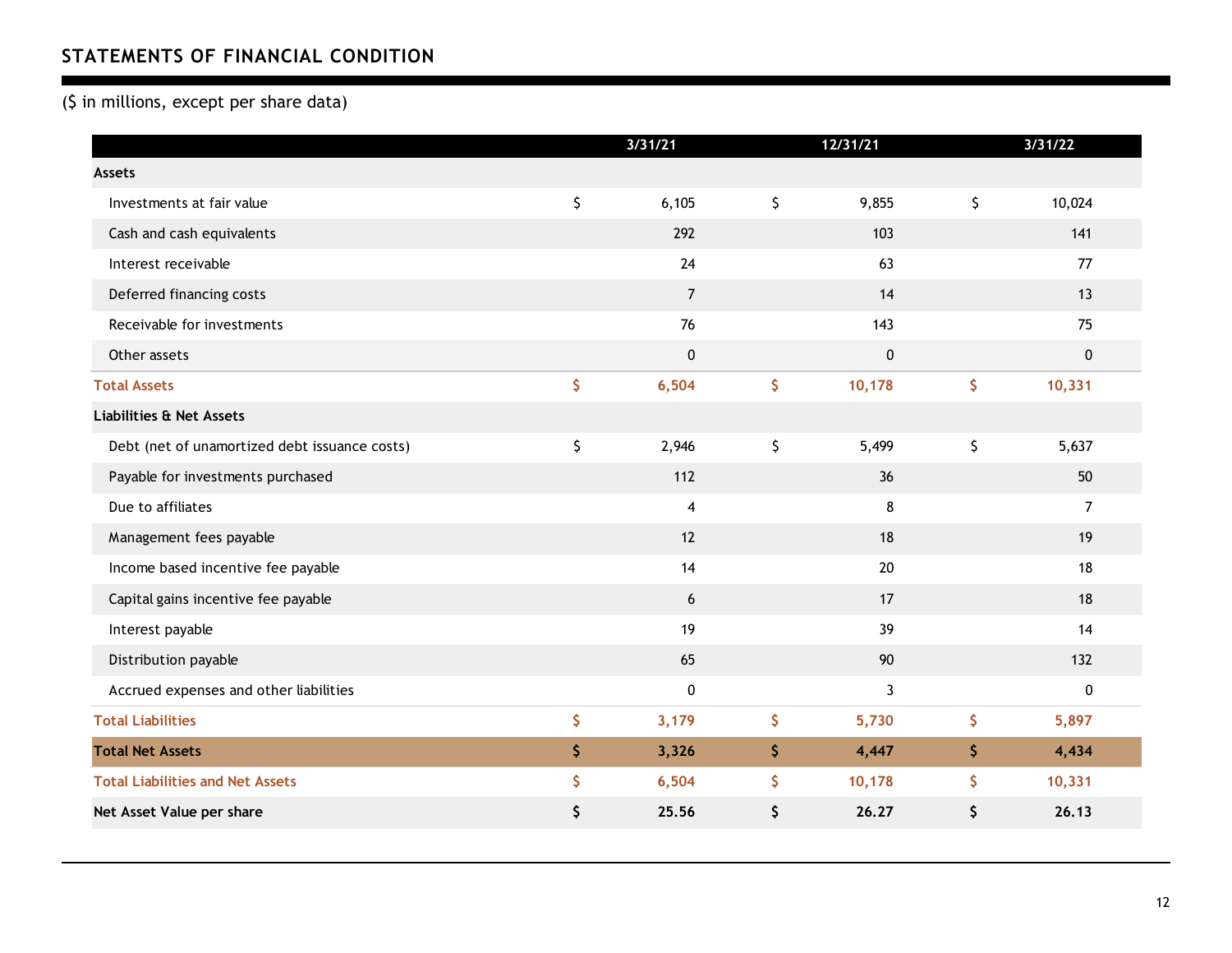### **SUMMARY OF OPERATING RESULTS – COMPARATIVE**

#### (\$ in millions, except share and per share data)

|                                                                 |     | 1Q'21                    | 2Q'21                    | 3Q'21                    |     | 4Q'21                    | 1Q'22        |
|-----------------------------------------------------------------|-----|--------------------------|--------------------------|--------------------------|-----|--------------------------|--------------|
| Investment Income                                               |     |                          |                          |                          |     |                          |              |
| Interest Income                                                 | \$  | 128                      | \$<br>131                | \$<br>165                | \$  | 186                      | \$<br>171    |
| Payment-in-kind interest income                                 |     | $\overline{2}$           | $\mathbf 0$              | $\mathbf{1}$             |     | 5                        | 9            |
| Dividend income                                                 |     |                          | $\overline{\phantom{0}}$ | $\overline{\phantom{0}}$ |     | 0                        | 6            |
| Fee Income                                                      |     | $\mathbf 1$              | 4                        | 0                        |     | 1                        | 0            |
| <b>Total investment income</b>                                  | \$  | 131                      | \$<br>135                | \$<br>167                | \$  | 192                      | \$<br>186    |
| <b>Operating Expenses</b>                                       |     |                          |                          |                          |     |                          |              |
| Interest expense                                                | \$  | 21                       | \$<br>27                 | \$<br>33                 | \$  | 39                       | \$<br>40     |
| Management fees                                                 |     | 12                       | 13                       | 15                       |     | 22                       | 26           |
| Income based incentive fees                                     |     | 14                       | 14                       | 17                       |     | 22                       | 21           |
| Capital gains incentive fees                                    |     | 5                        | $\overline{7}$           | $\overline{2}$           |     | $\overline{2}$           | $\mathbf{1}$ |
| Other operating expenses                                        |     | 3                        | 3                        | 3                        |     | $\overline{2}$           | 3            |
| <b>Total expenses</b>                                           | \$  | 55                       | \$<br>64                 | \$<br>71                 | \$. | 87                       | \$<br>91     |
| Management fee waived                                           |     | $\overline{\phantom{0}}$ | $\overline{\phantom{0}}$ | $\overline{\phantom{0}}$ |     | (4)                      | (6)          |
| Incentive fee waived                                            |     |                          | $\overline{\phantom{0}}$ | $\overline{\phantom{0}}$ |     | (2)                      | (3)          |
| <b>Expense Support</b>                                          |     |                          | $\overline{\phantom{0}}$ | $\overline{\phantom{0}}$ |     | $\overline{\phantom{m}}$ |              |
| Recoupment of expense support                                   |     |                          | —                        | $\overline{\phantom{0}}$ |     | $\overline{\phantom{0}}$ |              |
| Net expenses before excise tax                                  |     | 55                       | 64                       | 71                       |     | 81                       | 82           |
| Excise tax expense                                              |     | (0)                      |                          | $\overline{2}$           |     | $\mathbf 1$              | $\mathbf{1}$ |
| Total expenses after excise tax                                 |     | 55                       | 64                       | 73                       |     | 82                       | 83           |
| Net investment income                                           | \$  | 76                       | \$<br>71                 | \$<br>94                 | \$  | 111                      | \$<br>103    |
| Net Realized and Unrealized Gains (Losses)                      |     |                          |                          |                          |     |                          |              |
| Net realized gain (loss)                                        |     | $\overline{4}$           | 3                        | (2)                      |     | (1)                      | 6            |
| Net change in unrealized appreciation (depreciation)            |     | 32                       | 42                       | 18                       |     | 12                       | (1)          |
| Net realized and unrealized gains (losses)                      |     | 36                       | 45                       | 16                       |     | 11                       | 5            |
| Net increase (decrease) in net assets resulting from operations | \$. | 112                      | \$<br>117                | \$<br>110                | \$  | 122                      | \$<br>107    |
| Per Share Data <sup>(1)</sup>                                   |     |                          |                          |                          |     |                          |              |
| Net investment income (basic and diluted)                       | \$  | 0.58                     | \$<br>0.53               | \$<br>0.63               | \$  | 0.67                     | \$<br>0.61   |
| Earnings (loss) per share (basic and diluted)                   |     | 0.86                     | 0.87                     | 0.74                     |     | 0.73                     | 0.63         |
| Dividends declared per share (regular)                          |     | 0.50                     | 0.50                     | 0.50                     |     | 0.53                     | 0.53         |
| Dividends declared per share (special)                          |     |                          |                          |                          |     |                          | 0.25         |
| Weighted average shares outstanding (basic and diluted)         |     | 129,967,204              | 133,789,760              | 147,932,846              |     | 165,921,691              | 169,556,923  |

(1) Per share data is calculated based on weighted average shares outstanding, unless otherwise noted. Dividends declared were derived by using the actual shares outstanding at the date of the relevant transactions.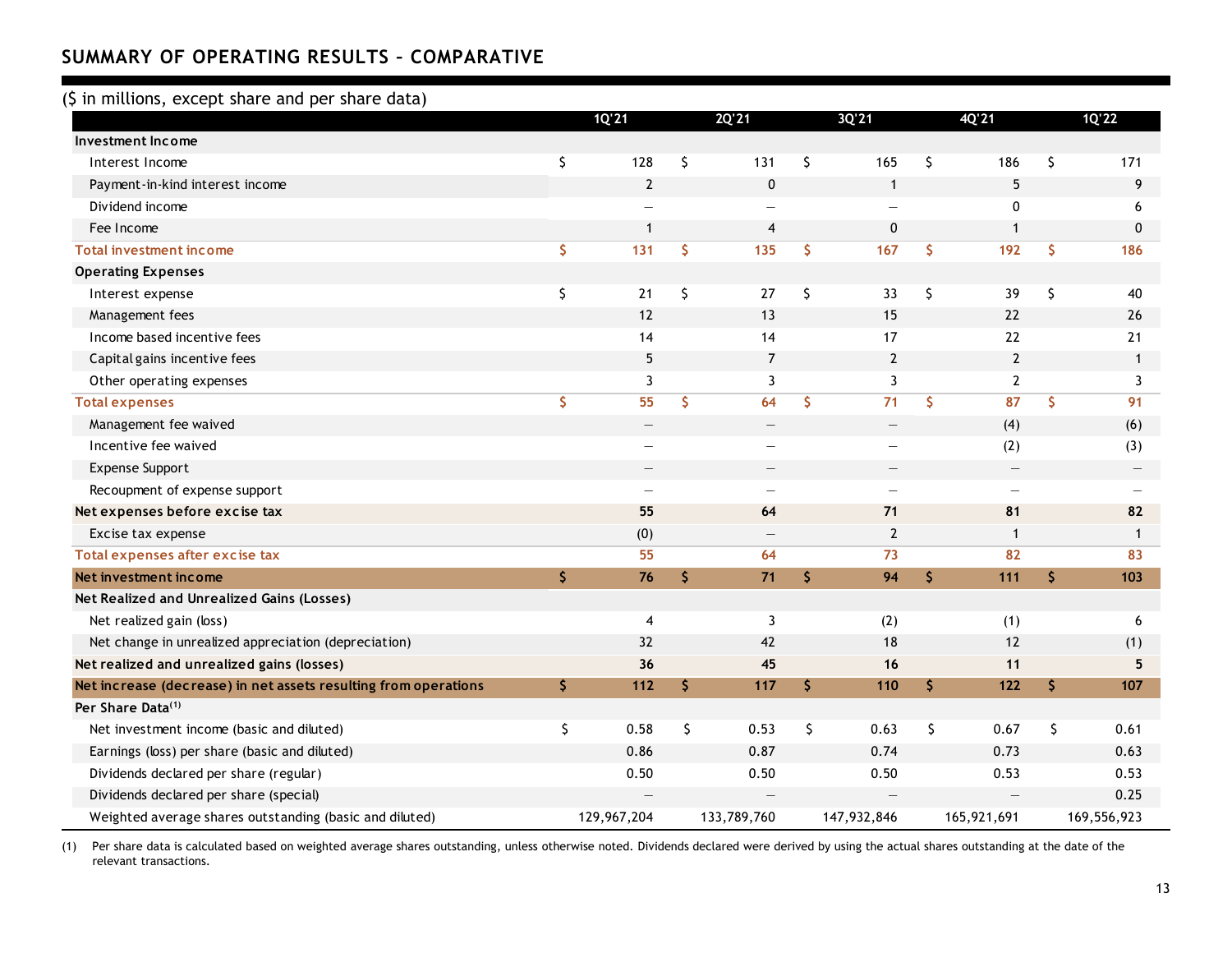# **Supplemental Details**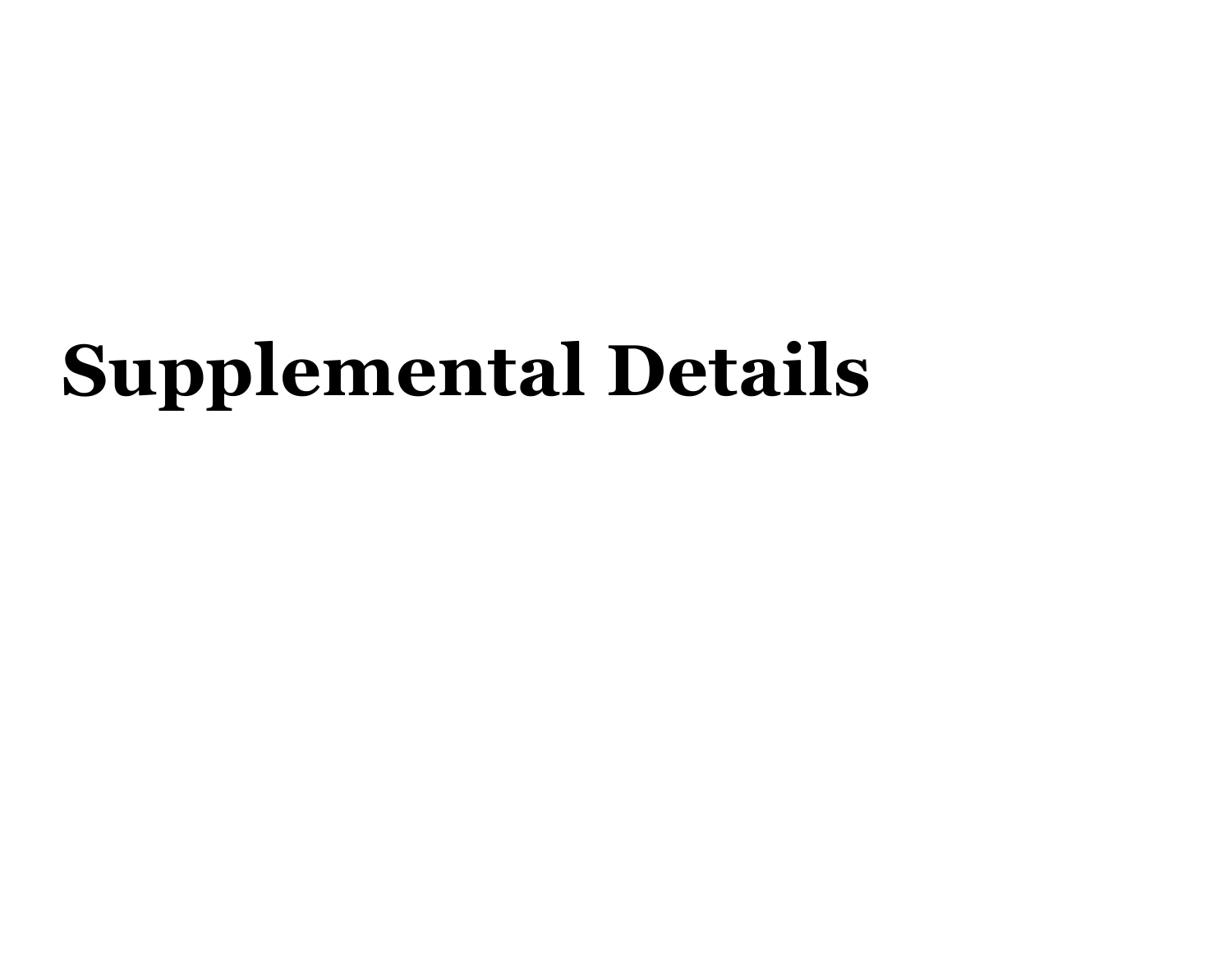## **SELECTED FINANCIAL HIGHLIGHTS**

#### (\$ in millions, except share and per share data)

|                                                                                               | 1Q'21            |         | 2Q'21      |         | 3Q'21      |         | 4Q'21      |         | 1Q'22   |
|-----------------------------------------------------------------------------------------------|------------------|---------|------------|---------|------------|---------|------------|---------|---------|
| <b>Operating Results</b>                                                                      |                  |         |            |         |            |         |            |         |         |
| Net investment income                                                                         | \$<br>76         | $\zeta$ | 71         | $\zeta$ | 94         | $\zeta$ | 111        | $\zeta$ | 103     |
| Net income                                                                                    | 112              |         | 117        |         | 110        |         | 122        |         | 107     |
| Net investment income per share                                                               | \$<br>0.58       | $\zeta$ | 0.53       | \$      | 0.63       | \$      | 0.67       | \$      | 0.61    |
| Net income per share                                                                          | 0.86             |         | 0.87       |         | 0.74       |         | 0.73       |         | 0.63    |
| Regular dividends per share                                                                   | 0.50             |         | 0.50       |         | 0.50       |         | 0.53       |         | 0.53    |
| Special dividends per share                                                                   |                  |         |            |         |            |         |            |         | 0.25    |
| Annualized net investment income return <sup>(1)</sup>                                        | 9.2%             |         | 8.3%       |         | 9.7%       |         | 10.2%      |         | 9.3%    |
| Quarterly total return based on NAV <sup>(2)</sup>                                            | 3.4%             |         | 3.4%       |         | 2.8%       |         | 2.5%       |         | 2.4%    |
| <b>Portfolio Activity</b>                                                                     |                  |         |            |         |            |         |            |         |         |
| New investment commitments, at par                                                            | \$<br>$1,220$ \$ |         | $2,122$ \$ |         | $2,440$ \$ |         | $2,597$ \$ |         | 334     |
| New investment fundings                                                                       | 1,099            |         | 1,496      |         | 1,847      |         | 2,392      |         | 278     |
| Investments sold and repaid                                                                   | (637)            |         | (302)      |         | (1,007)    |         | (788)      |         | (133)   |
|                                                                                               | 3/31/21          |         | 6/30/21    |         | 9/30/21    |         | 12/31/21   |         | 3/31/22 |
| <b>Balance sheet</b>                                                                          |                  |         |            |         |            |         |            |         |         |
| Investments at fair value                                                                     | \$<br>6,105      | $\zeta$ | 7,357      | \$      | 8,223      | \$      | 9,855      | \$      | 10,024  |
| Total debt outstanding <sup>(3)</sup>                                                         | 2,946            |         | 3,761      |         | 4,458      |         | 5,499      |         | 5,637   |
| Net asset value                                                                               | 3,326            |         | 3,741      |         | 4,142      |         | 4,447      |         | 4,434   |
| Net asset value per share                                                                     | 25.56            |         | 25.92      |         | 26.15      |         | 26.27      |         | 26.13   |
| Ending debt-to-equity $^{(3)}$                                                                | 0.89x            |         | 1.01x      |         | 1.09x      |         | 1.25x      |         | 1.28x   |
| Average debt-to-equity <sup>(3)</sup>                                                         | 0.80x            |         | 0.99x      |         | 1.16x      |         | 1.22x      |         | 1.25x   |
| % First lien                                                                                  | 98.2%            |         | 98.1%      |         | 98.1%      |         | 97.6%      |         | 97.6%   |
| Weighted average yield on debt and income producing investments, at fair value <sup>(4)</sup> | 7.6%             |         | 7.4%       |         | 7.3%       |         | 7.2%       |         | 7.2%    |

(1) Annualized net investment income return is calculated as the total quarterly net investment income per share (annualized) divided by NAV per share at the beginning of the quarter.

(2) Total return is calculated as the change in NAV per share during the period, plus dividends per share (assuming dividends and distributions are reinvested in accordance with the Company's dividend reinvestment plan), divided by the beginning NAV per share. Inception-to-date return is annualized.

Number of portfolio companies and the state of portfolio companies and the state of the state of the state of the state of the state of the state of the state of the state of the state of the state of the state of the stat

(3) Total debt outstanding is shown net of unamortized debt issuance costs. Average and ending leverage is calculated using principal amounts outstanding.

(4) Computed as (a) the annual stated interest rate or yield plus the annual accretion of discounts or less the annual amortization of premiums, as applicable, on accruing debt included in such securities, divided by (b) total debt investments (at cost or fair value, as applicable) included in such securities. Actual yields earned over the life of each investment could differ materially from the yields presented. yields presented. 1515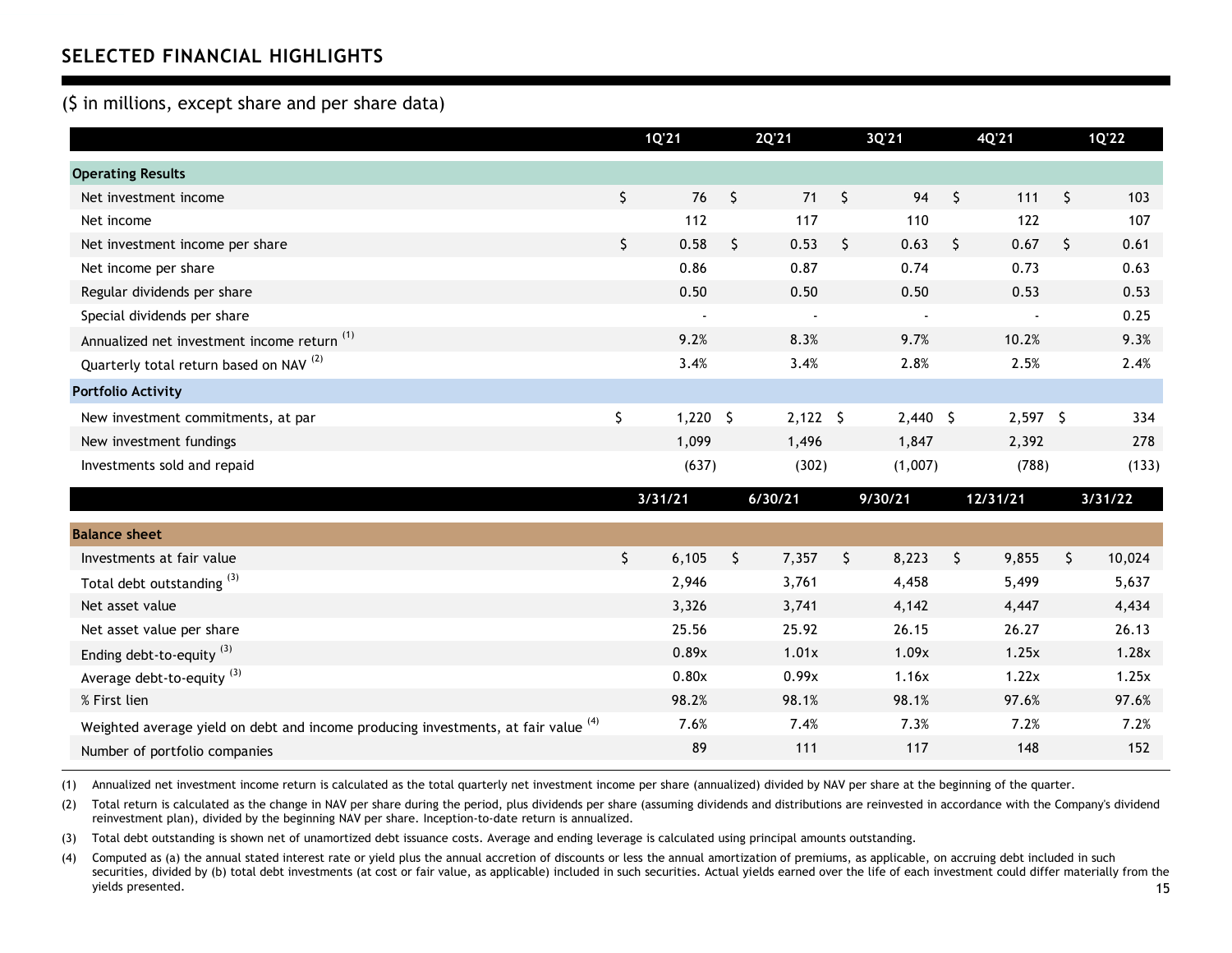### **FUNDING SOURCES SUMMARY**

### ■ No debt maturities until July 2023

#### i. \$710 million of liquidity in cash and undrawn debt $(1)$  as of March 31, 2022

|                                           | Counterparty and<br><b>Initial Date Entered</b> | <b>Interest Rate</b>               | <b>Maturity Date</b> | Principal<br><b>Committed</b> | <b>Total Outstanding</b><br>(Par) |
|-------------------------------------------|-------------------------------------------------|------------------------------------|----------------------|-------------------------------|-----------------------------------|
| Jackson Hole Funding                      | JPM - 11/16/18                                  | $Libor + 2.375%$                   | 5/16/2025            | \$400                         | \$360                             |
| <b>Breckenridge Funding</b>               | BNP - 12/21/18                                  | Libor + 1.55% -<br>$2.15\%^{(2)}$  | 12/21/2026           | \$825                         | \$591                             |
| <b>Big Sky Funding</b>                    | BOA - 12/10/19                                  | Libor $+1.70%$                     | 9/30/2024            | \$500                         | \$500                             |
| Revolving Credit Facility<br>(Syndicated) | Citi - 6/15/20                                  | Libor + 1.75% -<br>$1.875\%^{(3)}$ | 6/15/2025            | \$1,325                       | \$1,030                           |
| 2023 Notes                                | 7/15/20                                         | 3.65%                              | 7/14/2023            | \$400                         | \$400                             |
| 2026 Notes                                | 10/23/20                                        | 3.63%                              | 1/15/2026            | \$800                         | \$800                             |
| New 2026 Notes                            | 3/16/21                                         | 2.75%                              | 9/16/2026            | \$700                         | \$700                             |
| 2027 Notes                                | 7/23/21                                         | 2.13%                              | 2/15/2027            | \$650                         | \$650                             |
| 2028 Notes                                | 9/30/21                                         | 2.85%                              | 9/30/2028            | \$650                         | \$650                             |
| <b>Totals:</b>                            |                                                 |                                    |                      | \$6,250                       | \$5,681                           |

(1) Subject to borrowing base availability

(2) Interest rate is Libor + 1.55%, Libor + 1.90% or Libor + 2.15% per annum depending on the nature of the advances and underlying collateral.

(3) Interest rate is Libor + 1.75% or Libor + 1.875% depending on borrowing base availability at the time of borrowing. 16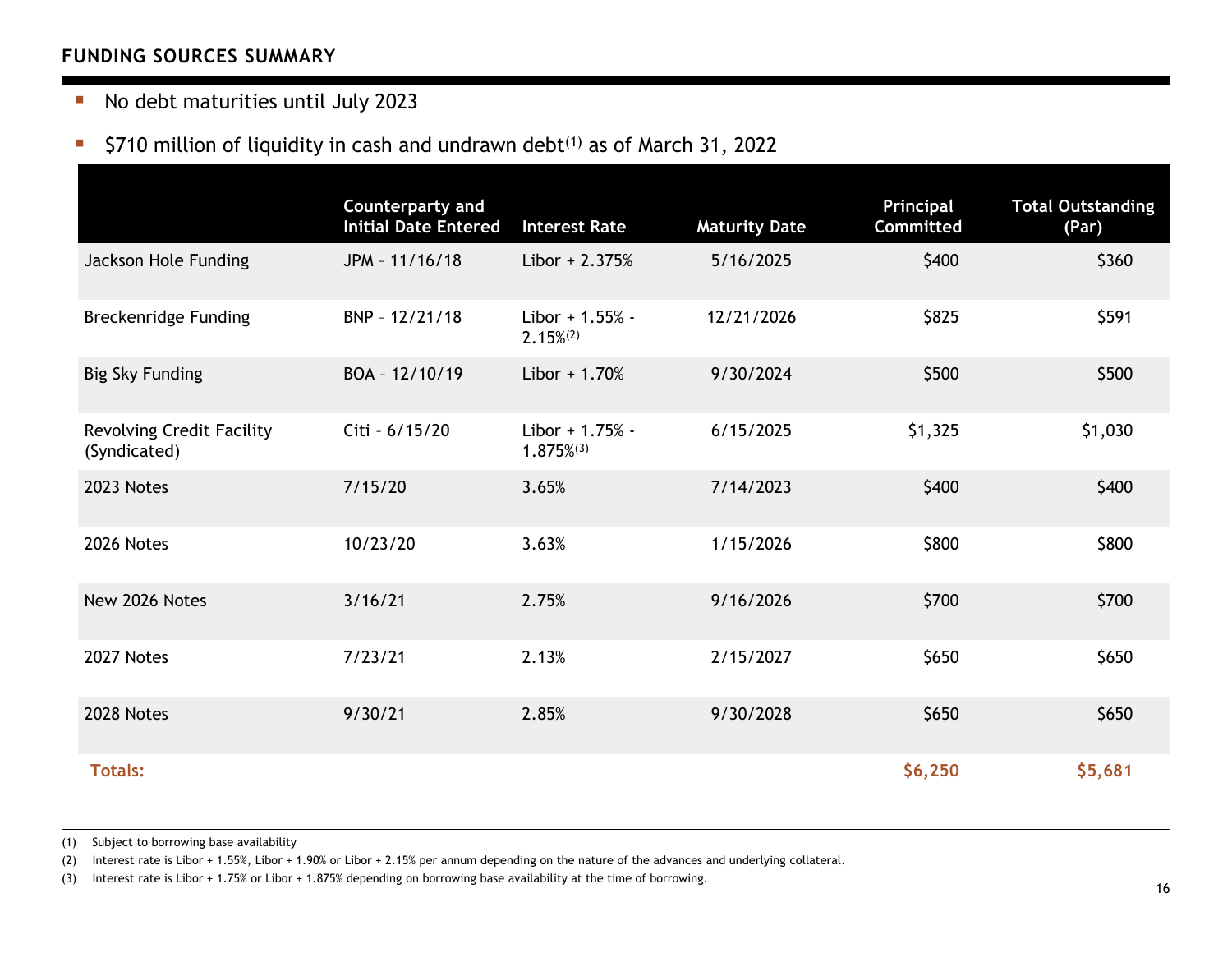## **Important Disclosure Information**